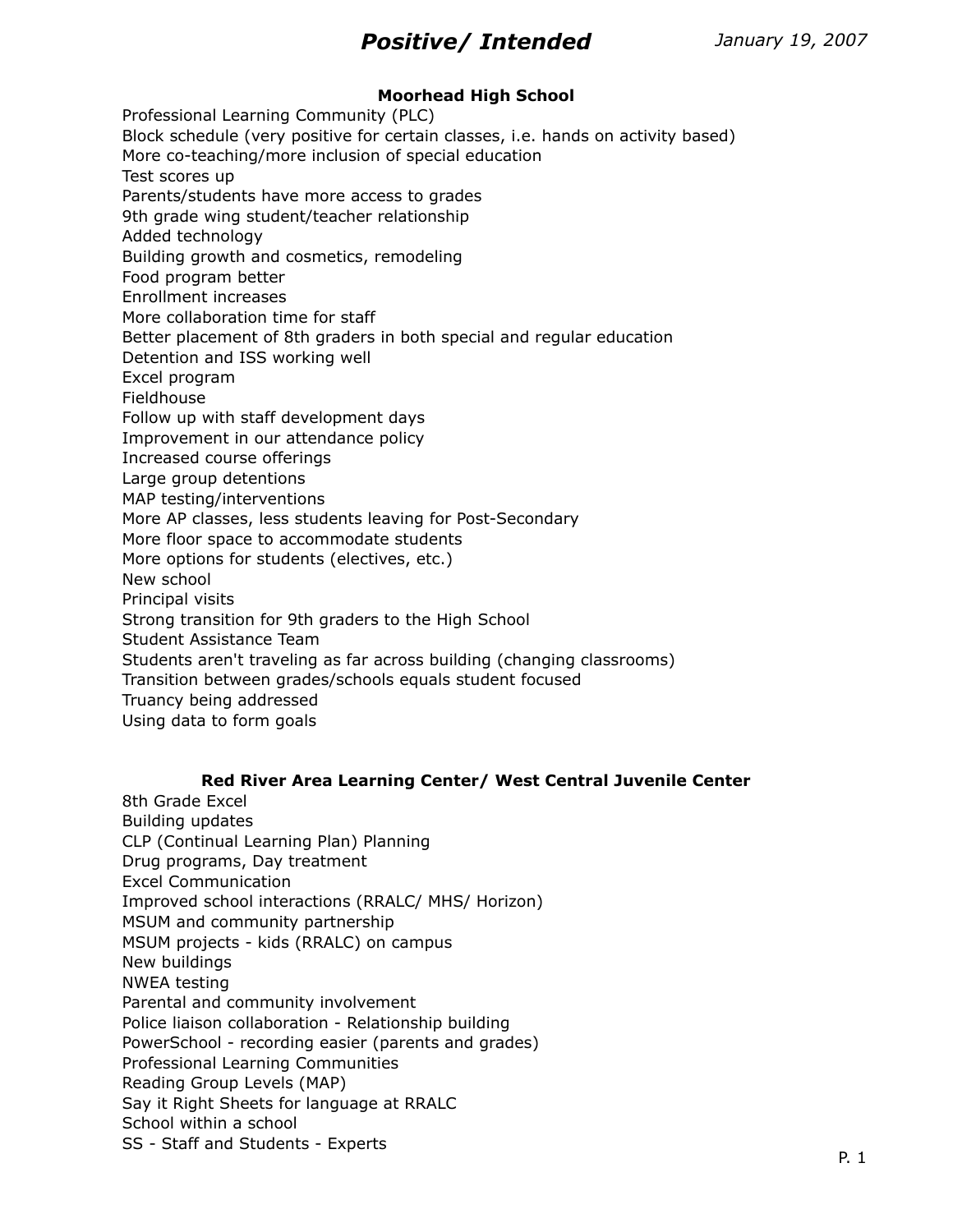Student Assistance Meetings Students - Excel Intervention Summer School - Science Center Collaboration, MHS Staff Technology - More computers Uniform and focused staff development Updated curriculum

### **Horizon Middle School**

New facilities Team time House system in Middle School Increased enrollment Technology (team pages and PowerSchool) PLC's after school reading strategies Better integration of special learner groups Communication with parents Expectations per team Extracurricular activities Healthier lunches Housing development to increase student population Incredible focus and flexibility of curriculum PE spaces Raise reading and math Science/Therapy RM's excellent Staff development choices/input good

#### **Robert Asp**

Asking for feedback Community growth New nuilding **Technology** Building projects (new schools) Deliberate about curriculum goals Increased enrollment Learning/collaboration attempts teaming MAPS Rooms for specialists Staff development opportunities

## **Ellen Hopkins**

Collaboration **Neighborhoods** New schools/remodeled Study groups Technology (LCD, computers, etc.) Core Curriculum Committee Reading and math coaches Guided reading libraries New technology Responsive classroom A more efficient before school and lunch routine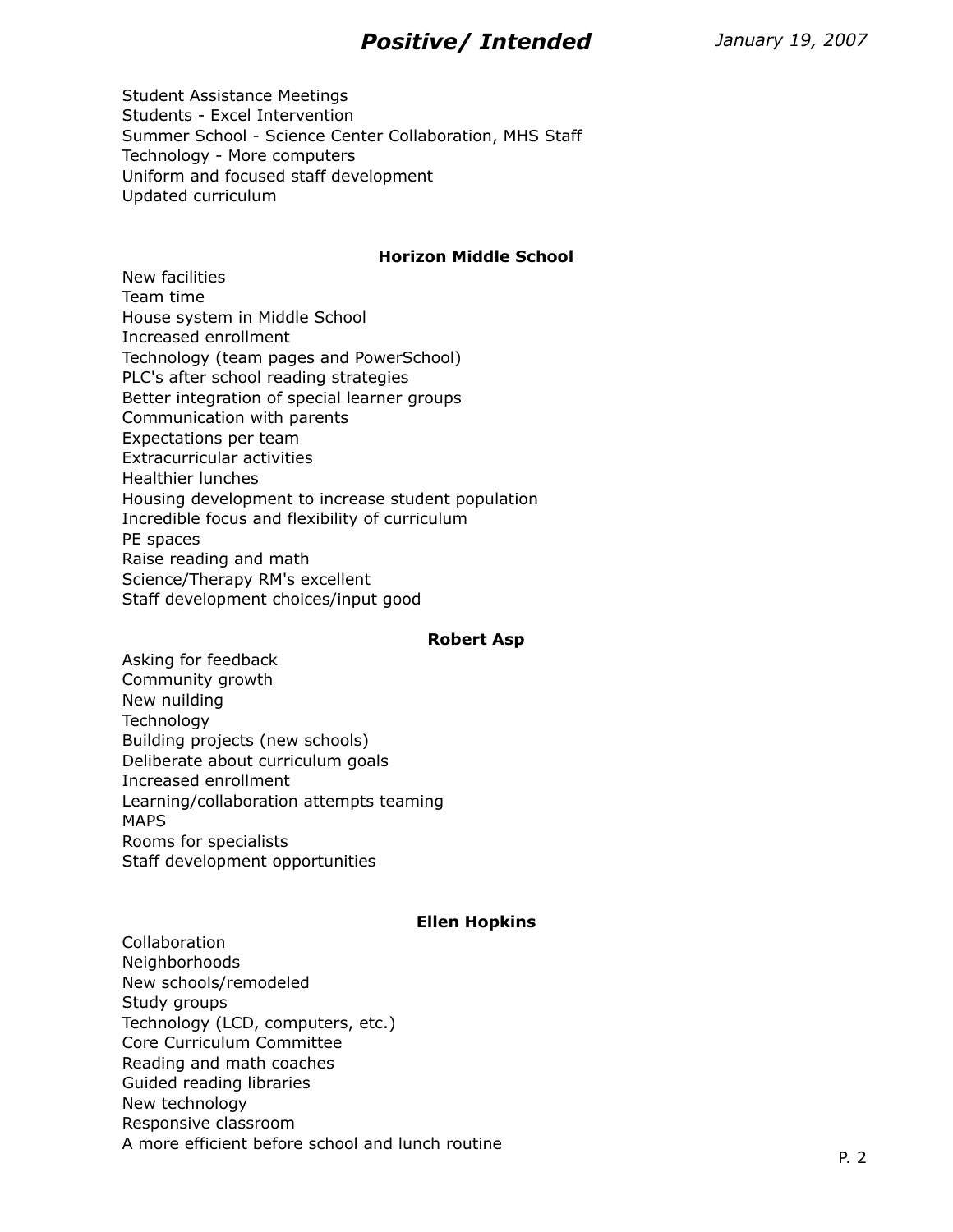Aligned curriculum Art, music, PE programs are excellent Better access to curriculum materials for special education Collaboration for English speaking classrooms Common assessments EXCEL Focus on student achievement Growth in district Having requests met for Phy Ed needs Literacy Collaborative Location of nurse's offices near office/social services is beneficial MAP assessments: data you can use/guides instruction More kids equal more money New reading curriculum PEP Plentiful parking Professional development improved Referendum and vision of district's future Research based instruction Student Support Team Structured collaboration Unified testing in curriculum

#### **SG Reinertsen**

Applicable professional development Collaboration time Community spaces EXCEL after-school program Focus on collaboration/PLC Growing enrollment Keep library classroom Made AYP MAP testing Music, Art and PE in one space (Music and PE everyday) New schools Organize data and analyzing Transition to new computer tech **Ideas to Move Forward** Neighborhood concept Collaboration time/support (time during day) Relationship building (students, staff) Increase equity for collaboration time among groups (LSS, paras) Space issues within building New schools built/remodeled Student growth LCD/technology Building collegial relationships improving within grade level Neighborhood concept Collaboration time/support Relationship building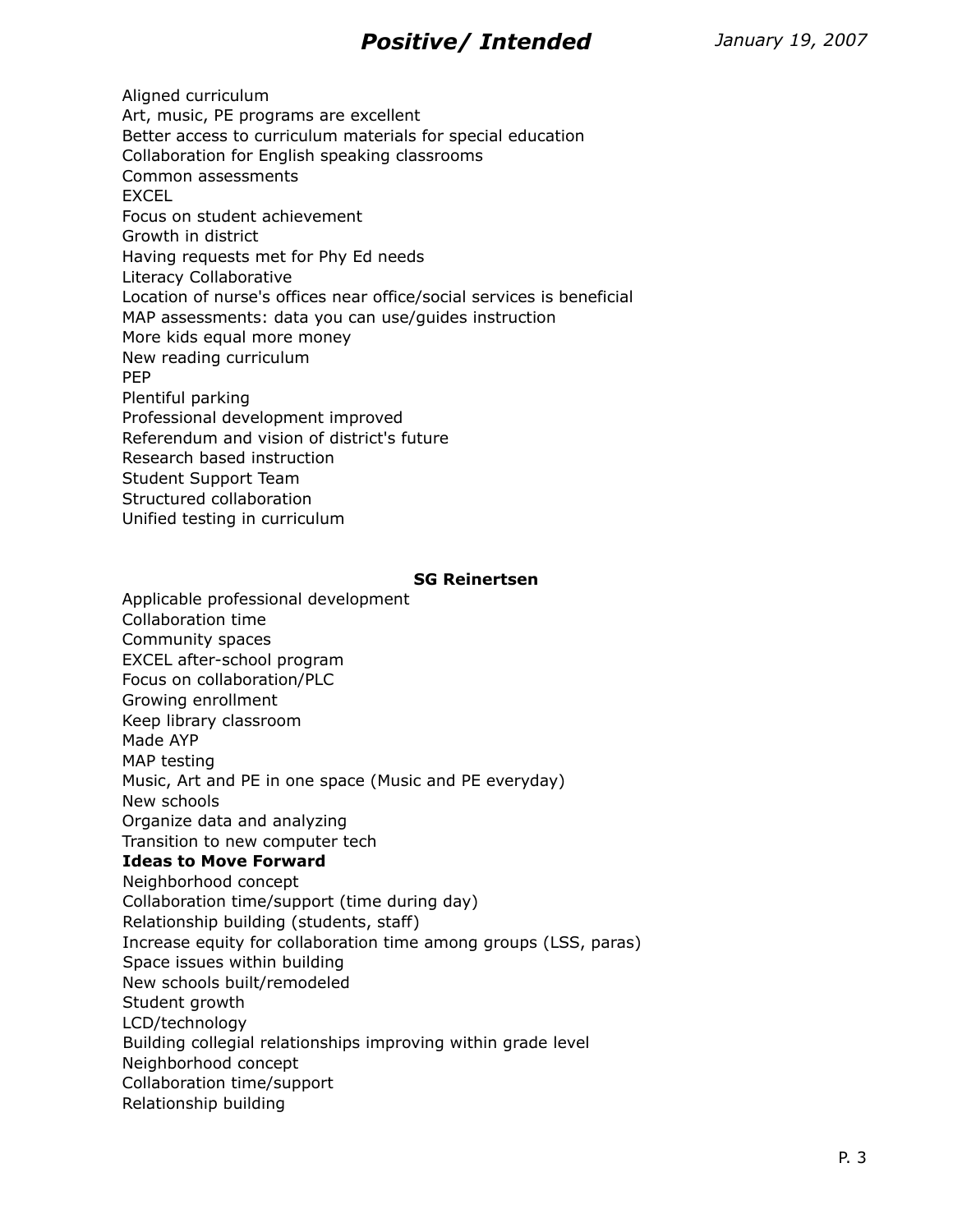### **Adult Basic Education**

Federal testing K-12 connection Referendum School growth Technology - more computers and time on computers for students

#### **Early Childhood**

Development of pods/houses Early Learning center development EIS has more space than had at FSC Facilitator Increased collaboration Job consolidation More computers and communication New schools New staff development has increased learning Playground equipment Same programs across buildings Teachers work as teams

#### **Food Service**

Keep children growing and learning with computers and other equipment The attempt to become more up to date and computerized New schools and newly remodeled schools Listening to student input Staff able to use facilities - walking track, etc Choices for students - meals a la carte

#### **Probstfield**

Technology - improvements for the better Increase test scores Staff development and better focus Small learning communities Community access to buildings Pods and houses for Middle School and 9th graders Residential growth NCLB - highly qualified teachers New schools/ remodeling and referendum Block scheduling Spanish Immersion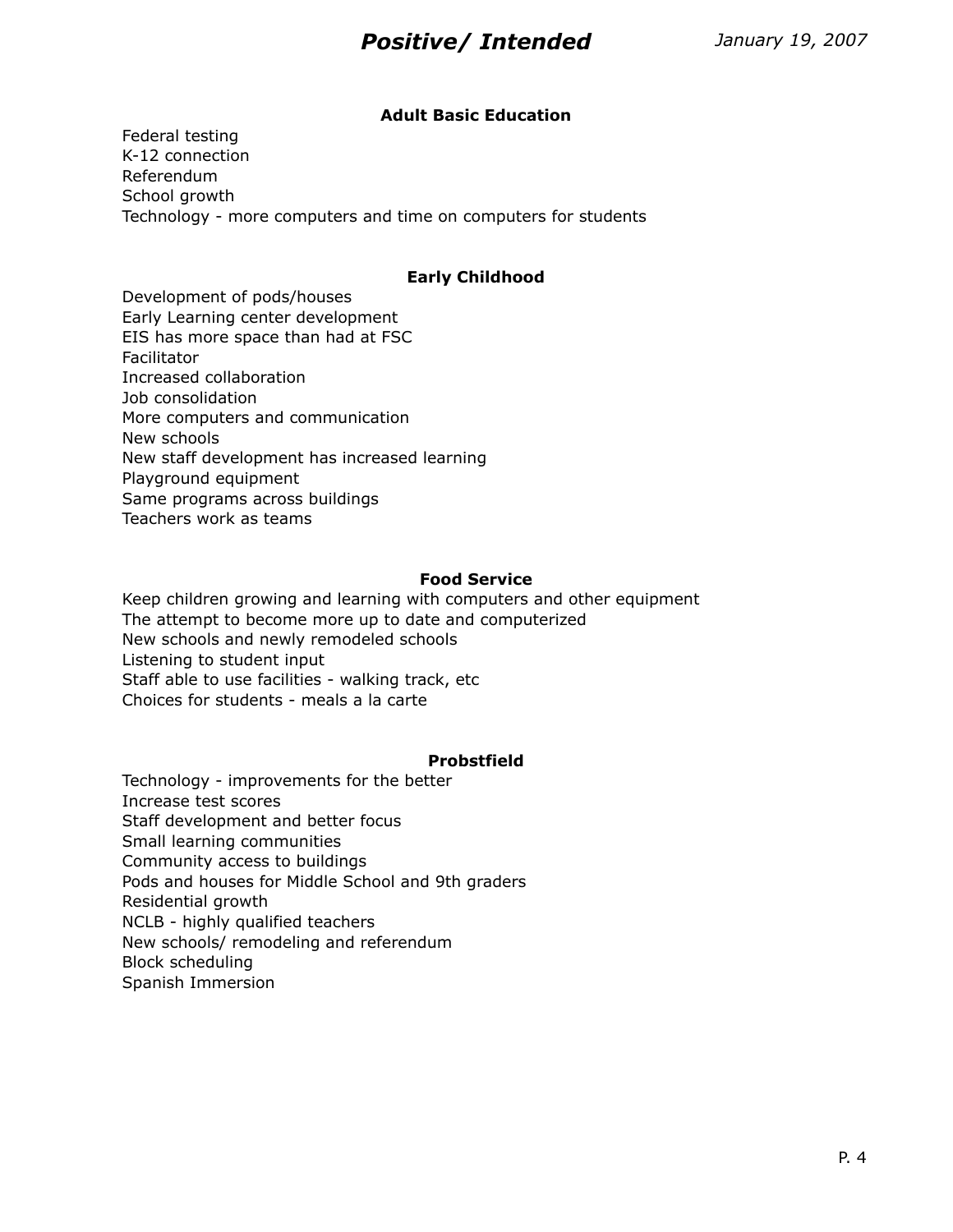# **Moorhead High School**

Enrollment growth Block scheduling (better relationships with students) Staff workroom in humanities building camaraderie 9th Grade teacher interaction with the rest of their department Bad MCAs forced a focus on classroom education Co-teaching creates an awareness of different job roles Hectic Wed. schedule with early morning sessions w/PLCs and ALTs same day High School students like Moorhead High Housing Increase use of computer labs Interest/attention to district (more people involved) Many diverse cultures moving to Moorhead - Global culture focus Math and science connection Moorhead High pride-new schools More flexibility in scheduling More males in Special Education More parent/student responsibility for grades New/young teachers hired PLC (more planning time) PowerSchool's availability on-line Special Education number team-taught sections Support staff (office not as busy, fewer tardies and unexcused) Teachers are meeting the needs of all students

## **Red River Area Learning Center/ West Central Juvenile Center**

Art program for students (RRALC, WCRJC) CLP (Continual Learning Plan) and collaboration follows into day (student) CLP (Continual Learning Plan) consulting over everything carries into lunch Community involvement Community service choices Excel - collaboration More focused on reading and quality MSUM - RRALC Great interaction and peer review

MSUM - RRALC Partnership has developed and expanded to include several projects MSUM - Tech connections, community exposure Parent Nights (RRALC) Positive involvement with drug agencies Say it Right Sheets - Positive collaboration with outside agencies SS - improved our program Staff changes - positive additions, ie. teachers, custodian, etc. Student choice - alternative programs

Summer School - improved planning, materials. Improved interaction with all staff.

## **Horizon Middle School**

6th grade recruiting opportunities Ability to comply with online testing required by the state Beautiful building (not equipped well) Behavior and morale up expected to the extension of the extension of the extension of the extension of the extension of the extension of the extension of the extension of the extension of the extension of the extension of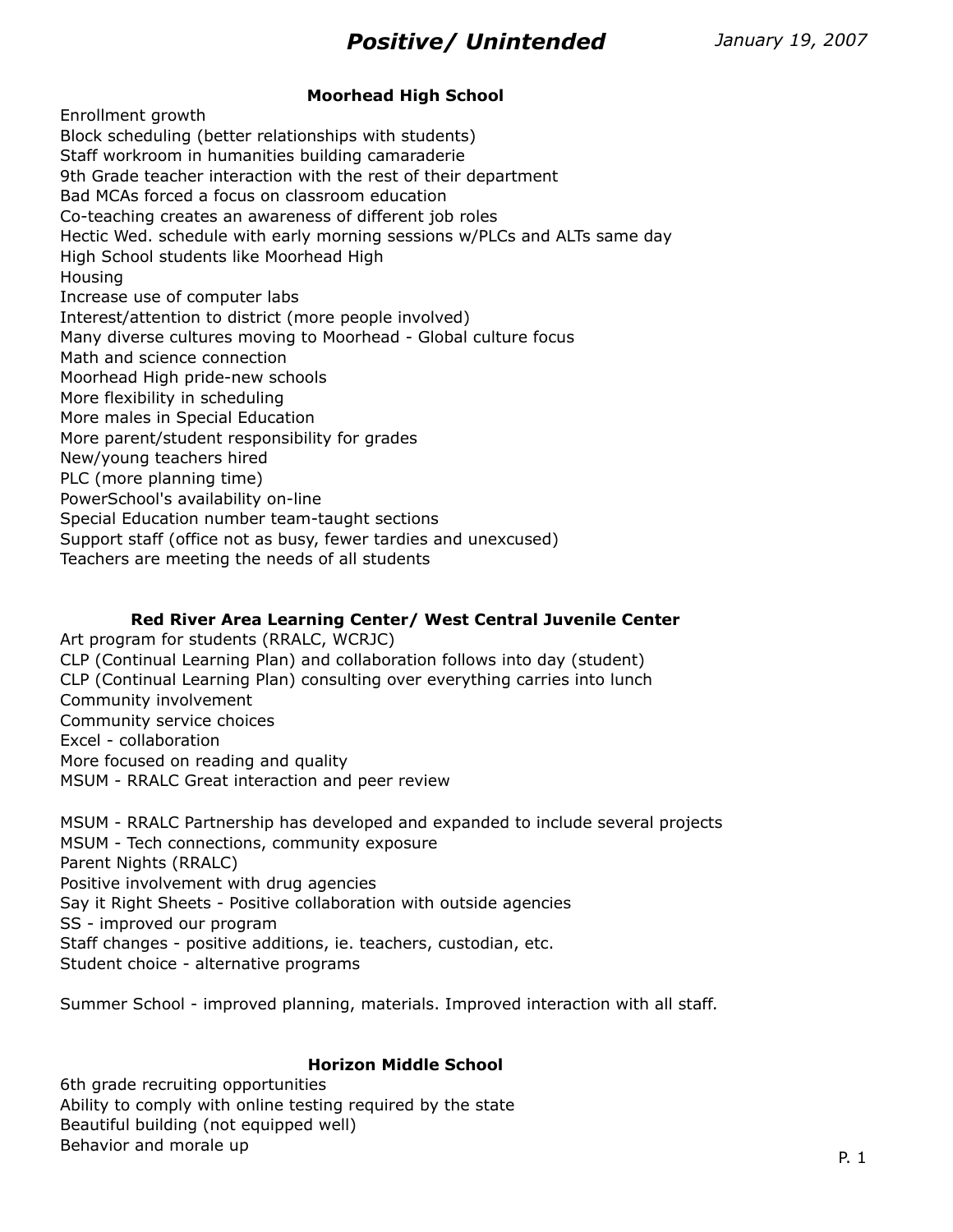Communication per team Emphasis on reading and math across curriculum Enrollment up Fewer students in hallway at one time in-between classes Help available for students Increased student diversity NCLB - Math coach NCLB - good, but lack of appropriate funding NCLB - great emphasis on curriculum Strong leadership from faculty Support of house teachers in parent meetings Teaching to test Team planning without paras Using our facility for outside uses Visitors check in at office

#### **Robert Asp**

Better city image Brought in a diverse population Cultural diversity Each building is unique Growing faster Increased technology Increased understanding of other roles Learning new ways of doing things Meeting new people with new ideas

#### **Ellen Hopkins**

Acoustics Assessment data Building changes forced collaboration Building culture improving Collaboration Decisions made by committees Equality among elementary schools Great lounge Looking at best practices More staff development

#### **SG Reinertsen**

Growing businesses Growing culture MAP testing Quicker growth of population because of new schools Staff changes - getting to know new professionals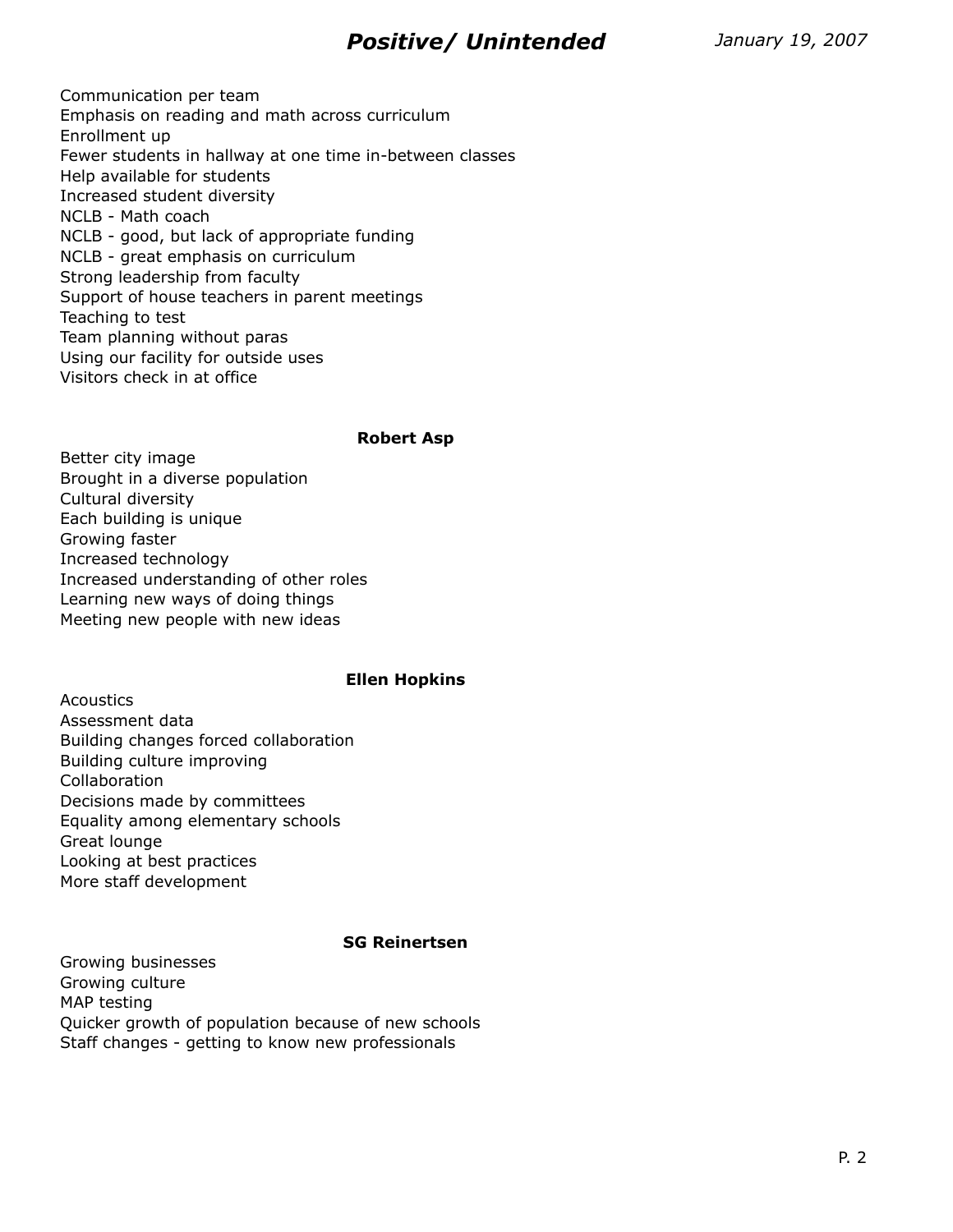## **Adult Basic Education**

NCLB Moorhead population increased More grant writing People learning to create new internet sites for lesson sharing

### **Early Childhood**

Administration is not so scary now that we know them Central administration sees us and hears us Increased student enrollment Keeping Probstfield as recognized name More grant writing happening More programs being developed New relationships among staff Some competition among houses and good way for fundraisers

### **Probstfield**

Cooperation of staff after budget cuts Care and maintenance of buildings Awareness of security in buildings due to national incidents Community support Excellence in unexpected areas Fine arts is best in community Growth in enrollment Increased enrollment (this year) Shift to data driven decision making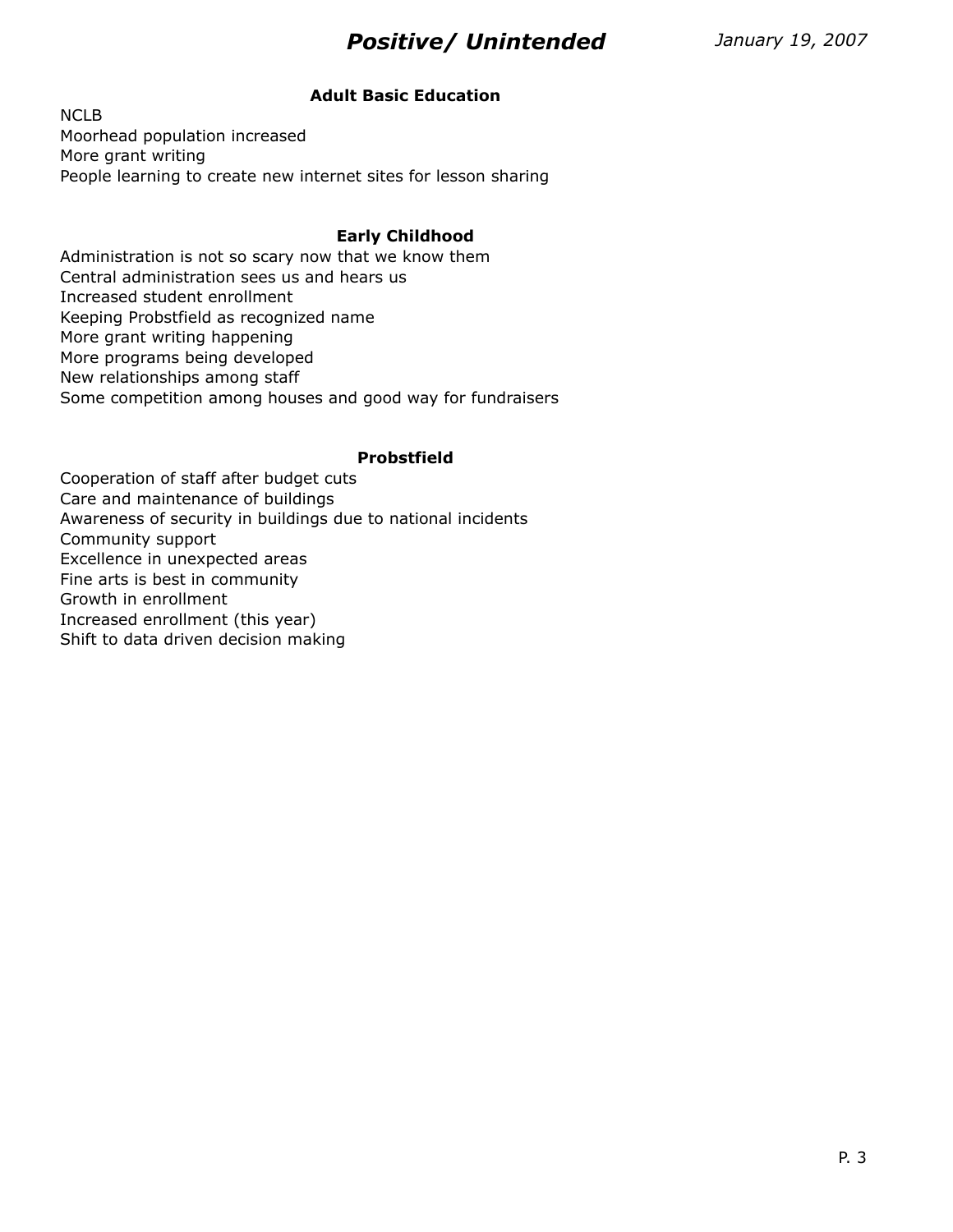## **Moorhead High School**

Block Scheduling (scheduling conflicts, unused hours in day) 9th grade wing - social isolation (students and staff) Too many kids wandering the halls Large class sizes, less material covered Open schedules - free periods 9-12 9th Grade students are not maturing both socially and academically Added pressure to change teaching style due to block scheduling Attendance Policy - no follow through (backbone) Class interrupted by students looking for instructor (changing classrooms) Core areas over-crowded class sizes - electives being cut for lack of students Co-taught classes as a dumping ground with high percentage of IEPs Decreased attendance at conferences Disruption of school day schedule (Wednesday) Dropped remedial programs - AOM Math, after school BST prep Electives being squeezed Elective teacher taken away from their dept. to supervise students due to PLC Electives get no (ALT) Assisted Lerning Time Filthy building - kids don't respect it Hard to have computer time for grades, e-mail, etc. Having PLC on same day as 7:10 meeting - no time to prep for day ILT (Individual Learning Time) - core teachers have an extra prep while elective teachers babysit. Core teachers have make-up work done within their teaching day while elective teachers are forced to stay before and after school. Inclusion of special services (i.e. speech, OT) in classroom setting Increase fee for towing ISS - Detention/Attendance Jammed Library on Wednesday morning Larger schools - multiple floors (safety concerns) Less communication between departments Less money for attending conferences and workshops Locker bays Longer school day equals staff camaraderie Lost study (ILT) time for elective areas due to PLC Lunch area bigger - students don't use it MAP testing takes time away from class and is difficult to schedule More busing More restricted Web sites Narrow perspective of "teaching to the test" student might "miss out" Need for technology equipment update in wood shop Neighborhoods will decay No time after school No time or funding for new courses No time to train staff in new technology Regular Ed and Special Ed staff conflicts with IEP meetings Safety issues in commons area School start/end times (time available to meet with students) Special education children feel singled out from peers Special education shifted to rooms that fit up to 8 (some classes have 12) Staff development not applicable to the valued staff (message to our students "Only cores really matter")

Still not enough space P. 1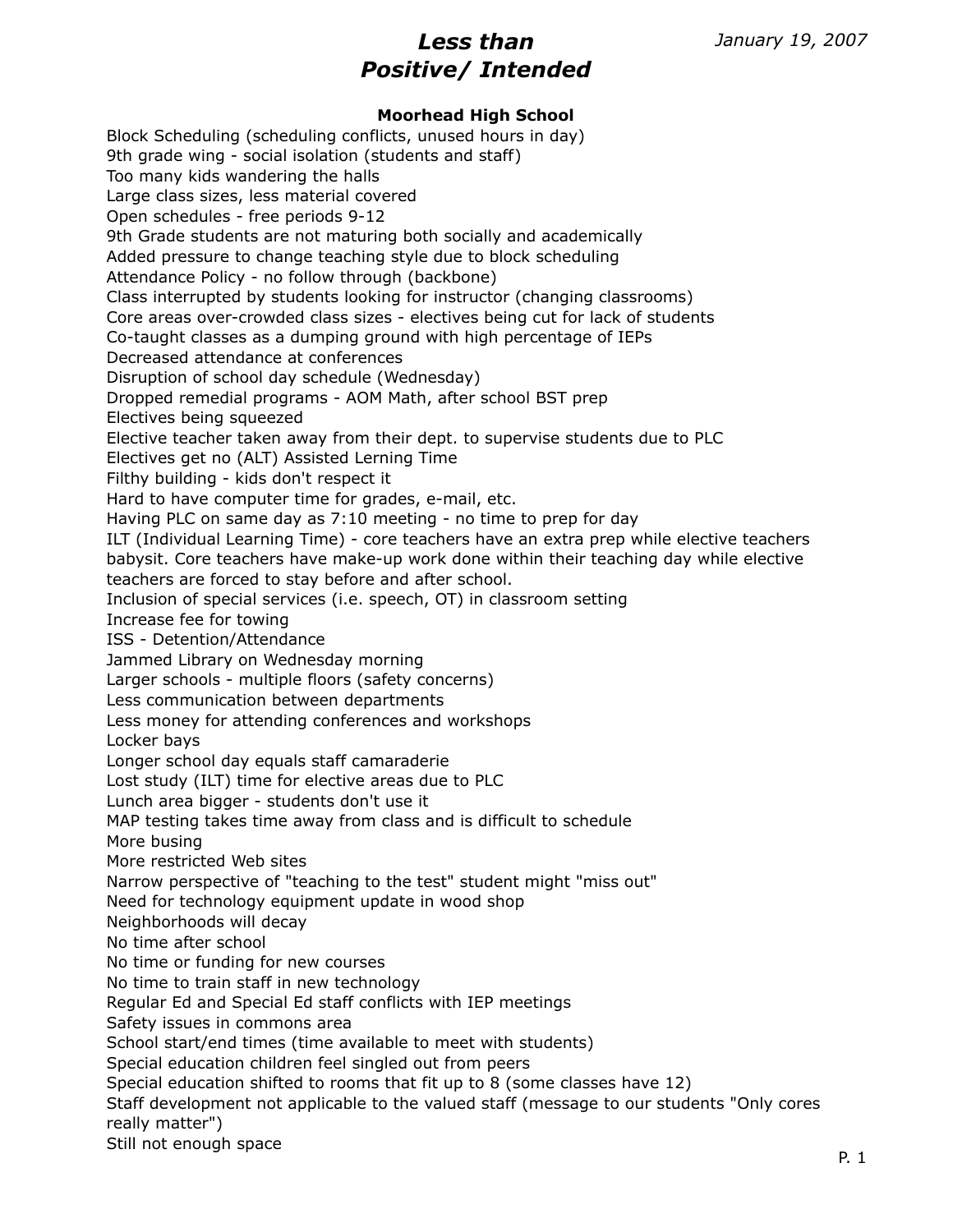Student work files are becoming non transferring within the classroom Students complain about late lunch Students taking more core classes than required Technology is too tightly controlled Testing, testing, testing Too much open time Unclear expectations about how homeroom is kept What are expectations of special education students in regular education classes

## **Red River Area Learning Center/ West Central Juvenile Center**

6th grade curriculum is ambiguous - elementary or middle level? 7th/8th grade ending up RRALC - Bella without supports in place Area growth may be too fast DARE - students - results are poor In-service (1/15) - Hispanics - RRALC bashed. Racism promoted. Not productive Limited staff development choices for teachers and staff Non college vocational track missing PowerSchool not always functioning Parents think schools are too large. Don't feel as connected Teachers feel less connected in district Teacher input is missing in student assistance meetings Technology - not enough computers available for classrooms Transportation - reorganization - kids on bus for a long time

#### **Horizon Middle School**

Exploratory/LSS/ELL "left out" Building issues - result of design (bathroom issues/safety/air quality/locker bays) Middle School Philosophy - Keep promise to community to: school-wide Web sites, have highly qualified teachers, have small class sizes Larger class sizes (doesn't adequately provide for student/teacher needs) Schedule - short class times (length of day) Less teachers/counselors No consequences related to zero tolerance Reducing reading program Too few principals Disproportionate money spent on technology Inadequate staffing for music Lack of student study time during day Less phy ed Need more cameras - security No interacting for Special Education No study hall Not enough time to plan Not meeting needs of diversity of population Paras not included in team planning Too many different schedules Too much testing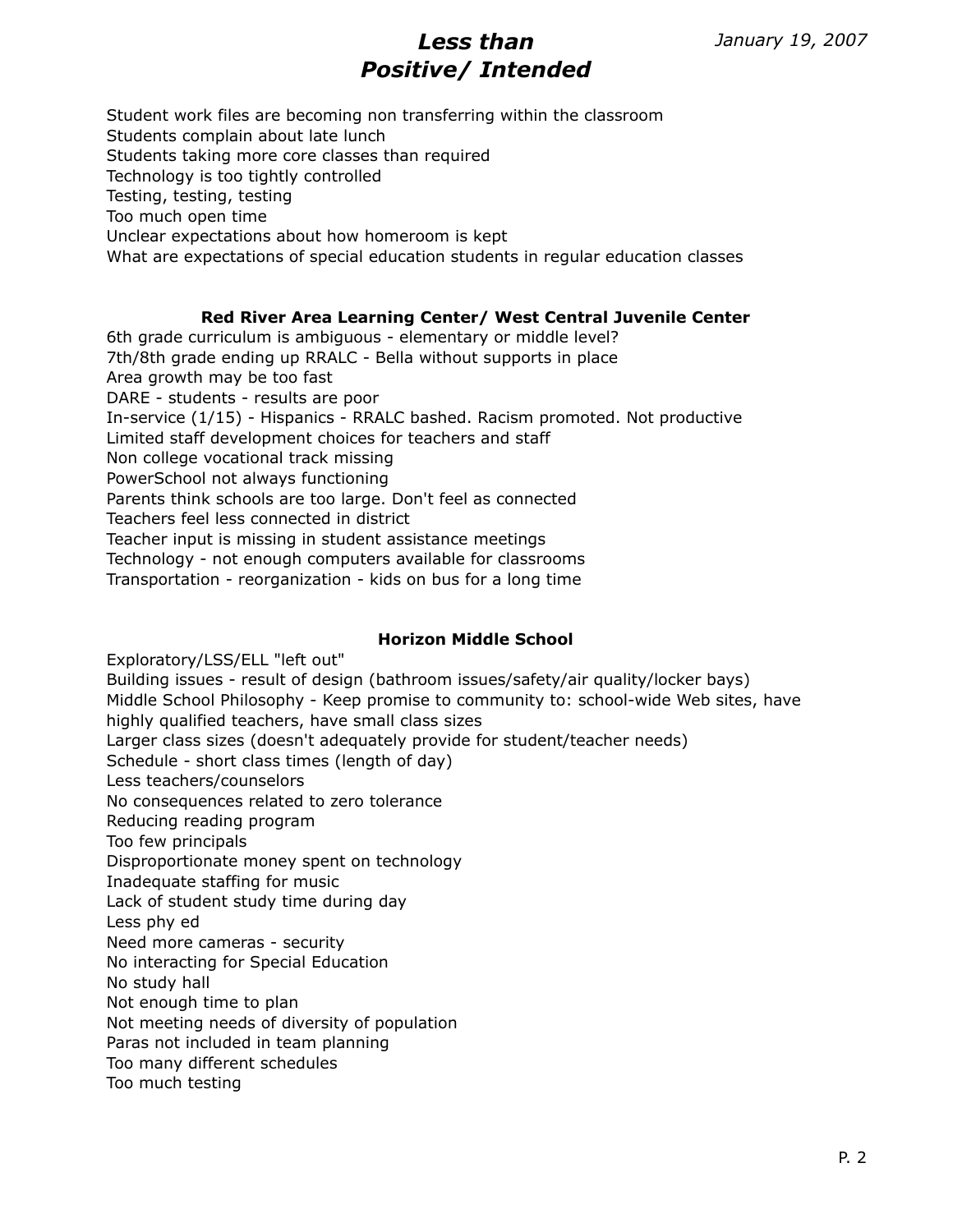#### **Robert Asp**

1/2 day Kindergarten Boundaries not equal Class sizes too large Climate control (no fresh air) Communication (teachers to parents and district to parents) Curriculum additional expectations Cut back on teachers Forced small learning communities Implementing curriculum - Scott Foresman Reading and Everyday Math Increased para load Less cross community in our elementary Loss of smaller community Lunch and recess schedules Neighborhood swing room concept Overcrowding Recess plan (takes too much time away from curriculum) Staff reduction Too many assessments

### **Ellen Hopkins**

All day kindergarten not considered All students should be outside in morning Buildings are full Block scheduling Class sizes too large Classroom space Creative, spontaneity challenge Data collection replaces teaching Difficult to get special education services and Title Funding not meeting mandates Lack of neighborhood philosophy Loss of scheduled Special Education time within the work day Lunchroom is too restrictive More curriculum/lack of time Need for parent friendly entrances and places in each building Need more paras in classrooms Neighborhoods have actually segregated staff and students No natural light Noise in halls and cafeteria Not all technology delivered as promised Not enough training in technology Creative, spontaneity challenge Data collection replaces teaching Difficult to get special education services and Title Funding not meeting mandates Lack of neighborhood philosophy Loss of schedule special education time within the work day Lunchroom is too restrictive More curriculum/ lack of time Need for parent friendly entrances and places in each building<br>P. 3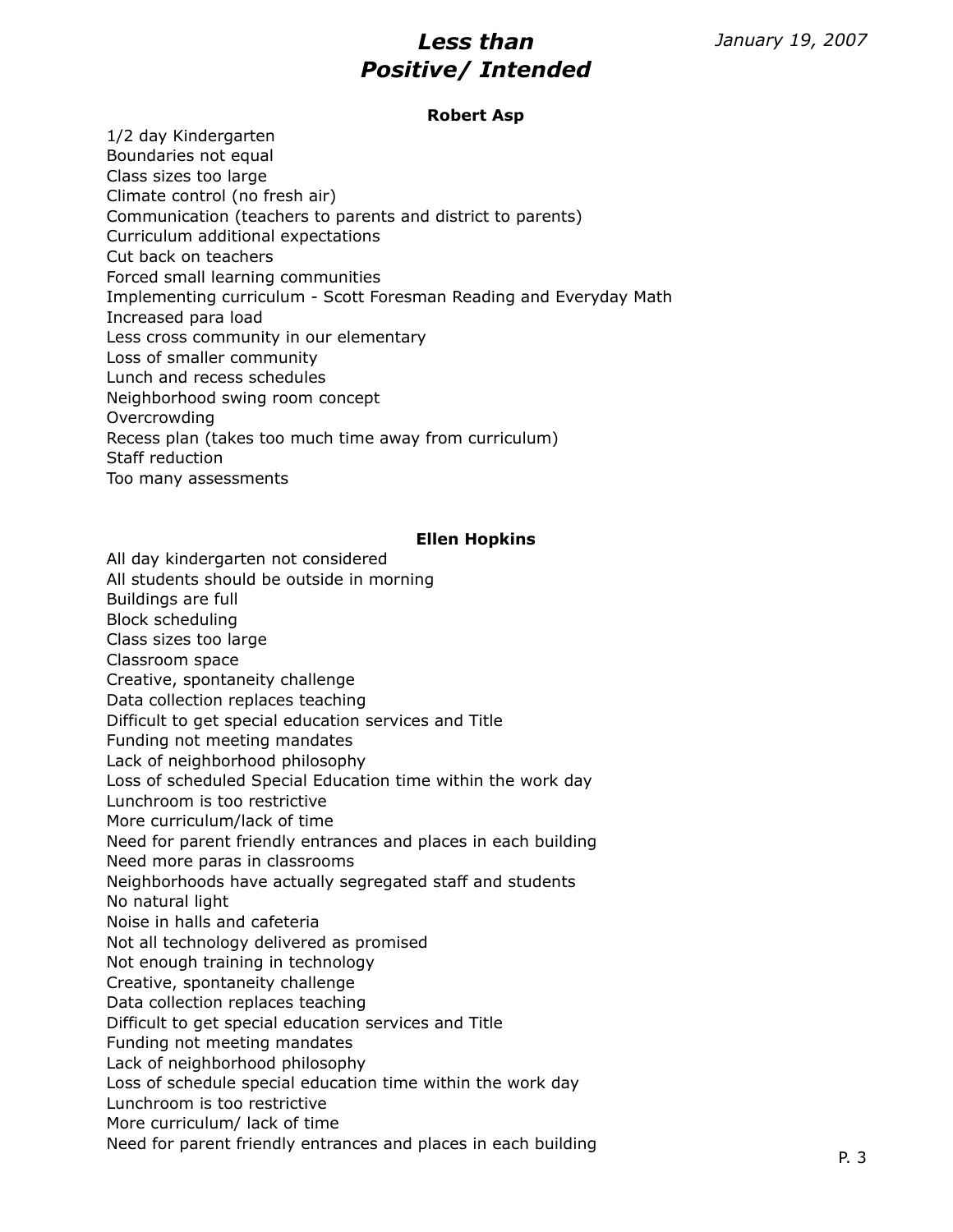Need more paras in classrooms Neighborhood have actually segregated staff and students No natural light Noise in halls and cafeteria Not all technology delivered as promised Not enough training in technology Over tested Paras spread too thin Parking lot safety Reading Recovery not fully implemented in each building School-wide collaboration is lacking Student placement (personality conflicts) Support staff doesn't grow with school size Technological overload Threw away resources that were in good condition Time to give and reflect on assessments Too many initiatives; lose strength Too much testing Underdeveloped neighborhoods

### **SG Reinertsen**

Building problems (bathrooms, lockers, library) Class size increased Congestion in hallways near lunchroom Need smaller class sizes Network infrastructure during construction No planning time for paras, also no common prep No Title funds at SGR Open media center Professional development (not applicable) **Things to Leave Behind:** Design of building **Issues to Address:** More staff needed for large building (custodians, secretaries, paras, admin) **Needs to Change:** Small PTAC Lack of time for staff to get to know each other Lack of building discipline in and out Parent Involvement (lack of) Adequate bathrooms: staff and students Class size high - full schools

## **Adult Basic Education**

Technology: limited access, machine problems

Non-traditional education settings excluded from information about school-wide Web sites Too much testing causing stress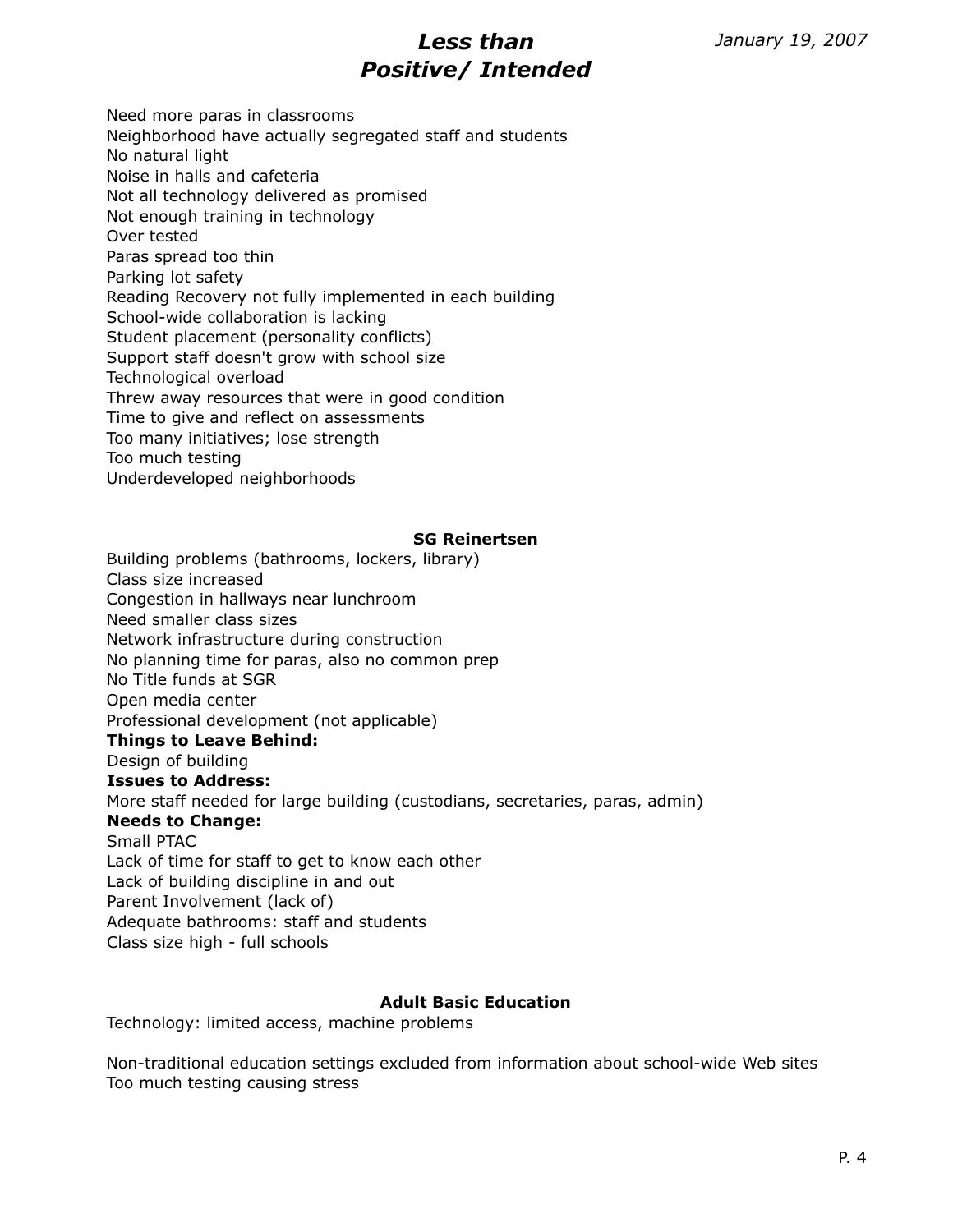## **Early Childhood**

Block scheduling at High School EIS needs more space EIS/ECFE secretary reduced from 1.5 to 1FTE Handicap accessible for children (no button) Job consolidation creates larger responsibility Large class size More kids than time No flashing lights for school site Parents have to meet with whole teams (feels intimidating) Parking issues at Probstfield Playground Probstfield building not parent friendly Separate Head Start not part of Early Learning Center Sharing space and materials Some ECFE classrooms never see children with disabilities Staff development hard to keep up with in technology Still more kids in self contained classrooms Teacher teams in competition - inconsistencies across pods When technology is down, we're stalled

#### **Food Service**

Moorhead Schools are doing fine

The students are not being responsible for their actions - picking up their own garbage (on tables), if they get caught not paying for an a la carte item, they don't receive what I feel is an appropriate punishment and parking where they should not. Block Scheduling Late start on Wednesdays High School late start

Block scheduling

## **Probstfield**

Salary caps Budget cuts/lay offs Building schools Buildings not energy efficient Closing of neighborhood schools Differences in percentage of raises between top and bottom Lack of space - Probstfield Lack of transportation for Spanish Immersion Larger schools/fuller classrooms Layoff of teachers Leadership in some areas is weak NCLB mechanics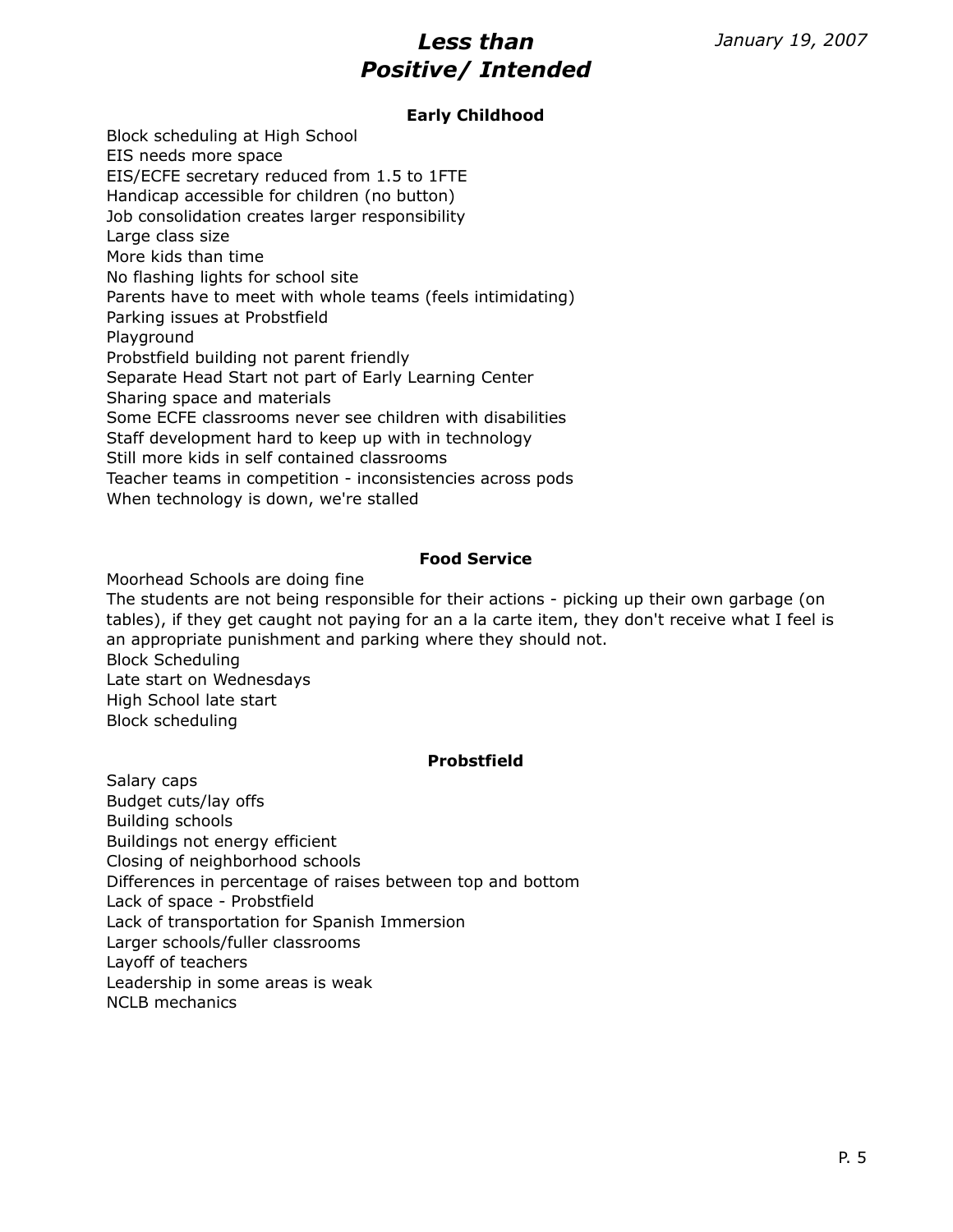## **Moorhead High School**

Block schedule (scheduling problems, late lunch, class sizes didn't get smaller Funding for new classes and curriculum writing during text adoption Less camaraderie among teachers Uncleanliness, dirty, filthy locker bays Class size Administrator isolation Boundary disagreements Falling behind in class - missing class Focus on chemical/substance abuse by students Good safety websites are being blocked by the district Increase in higher needs students Kids and families in crisis in our community Less parental ownership and involvement Less personal contact with parents Many technical problems are induced by the technicians Media coverage More teachers needed for students to be able to be in a class instead of free hrs. Needs for flexible schedules New schools are now becoming overcrowded and will bust. New teachers get "hardest" students and not much training/support Not enough emphasis on foreign language Not enough library/computer space Placement of ESL students who do not speak English into regular classes after MN law changed to deny English credit for ESL classes. Positive public relations for ISD 152 Retention policy (students have been passed along in their grades and in 9th grade everything counts (Excel class is full with failed 8th graders instead of identified 9th graders) RRALC has evolved into "dumping ground" for students that teachers don't know what to do with - especially Hispanic students Security problems Segregation of special education students due to lunch schedule Some staff never meet each other Staff development should be differential and sequential Star Rating system awful State funding Support staff not included in PLC collaboration time Support staff responsibilities Teacher workload (multiple preps) Technology Too much emphasis on achievement, less on relationship Too much time and effort placed on paperwork (especially special education) Travelers feel excluded World language cut in grade school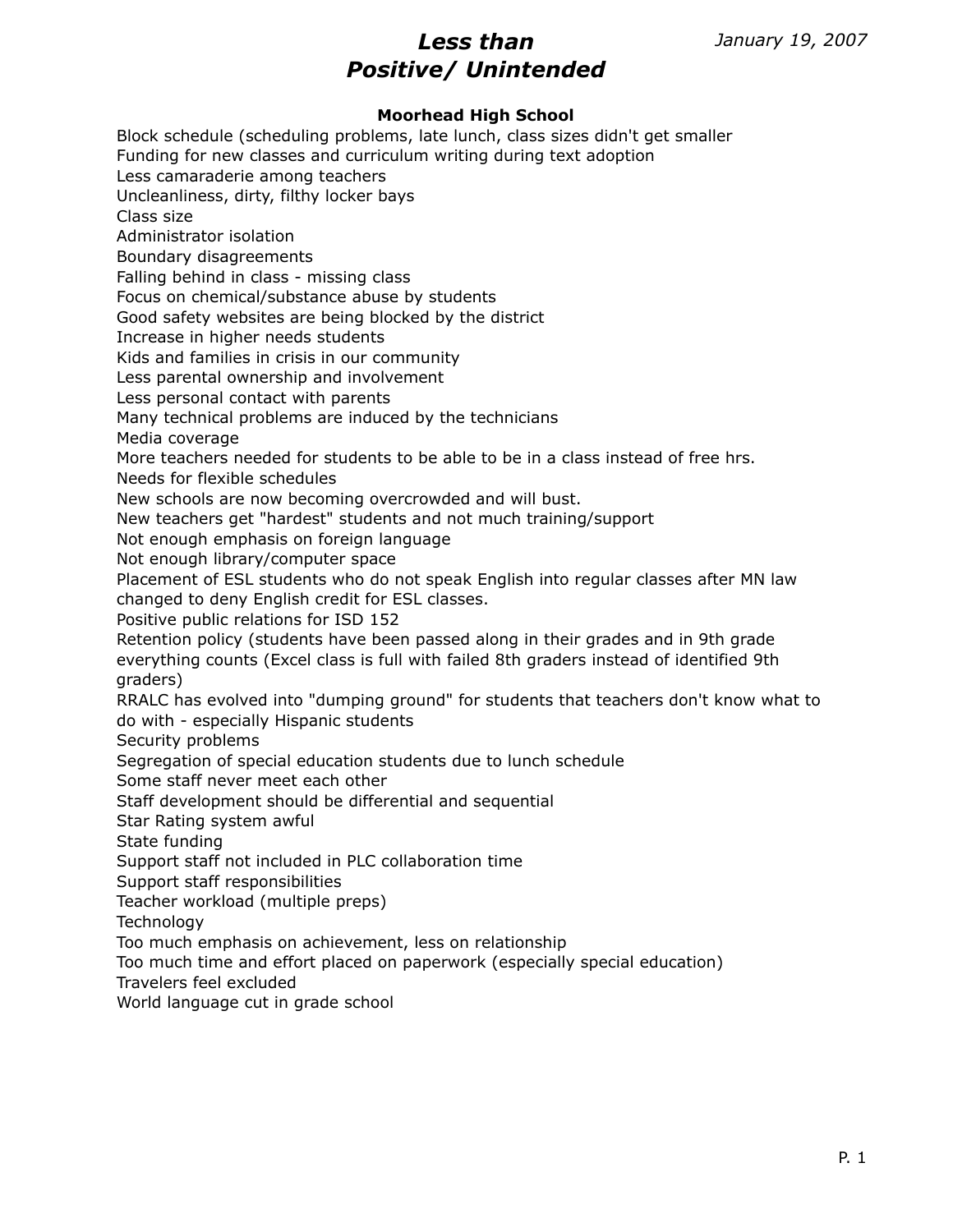### **Red River Area Learning Center/ West Central Juvenile Center**

Agency involved (self-help - students) needs to be improved in our district Alternative education - more isolated Increased enrollment (RRALC) 7/8 grade students at site (inappropriate) Larger classes Less special need students - cut in teaching staff. Need more teachers Need more time - NWEA - lots of effort, but we don't use the data

Push graduation requirements - increase drop out rate. Scare kids off. Set bar so high that not call can achieve them, i.e. Language requirement. Non college track is ignored. Standards - less teacher creativity Students feel policed (RRALC) Transportation - kids on bus too long, too early Watered down classes

#### **Horizon Middle School**

Fewer teachers/bigger class size Lack of school spirit/community/collegiality (caring for bldg) Communication per department and outside of houses Schedule times - different in house Technology driven by testing not in best interest of teachers Added 100 new students, but did not add FTEs Air quality Cohesiveness as a school Course offerings being cut Discipline issues Exclusion of exploratory and non-team staff Exploratory teacher isolation Frozen funding Green space is unusable Lack of administrative support Lack of programs to meet NCLB Less 6th grade opportunities Loss of large performing groups Missed AYP Name of school does not identify community Need for more intramurals No upkeep on building blemishes (paint) Not enough data analysis of tests (availability to teachers) Not enough room for small groups (for time out) Physical movement of students - 5th core in other houses Poor building design (lights, heating, cooling, air quality) Quality of materials used (doors, pencil sharpeners, light switches) Supplies are cheap - low bid not always best Takes away from curriculum/student needs Teachers teaching in areas they are not highly qualified for Too few counselors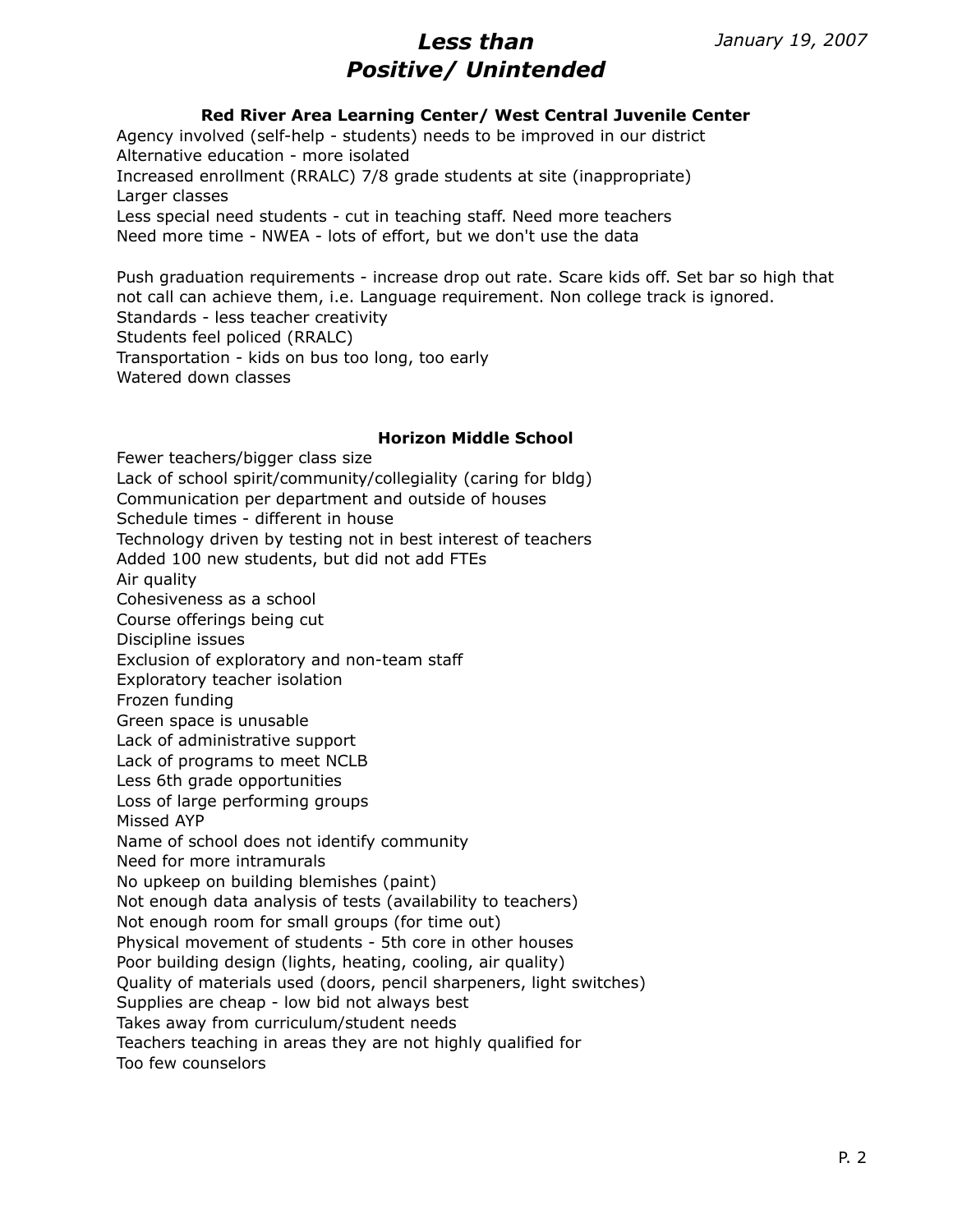# *Less than Positive/ Unintended* **Robert Asp**

Too much testing Boundary disagreements Did not meet AYP Elementary physical room size Feeling of isolation I don't know the new staff who are not in my department Increased work load due to more pres, PLC duties, etc. Lack of support staff (custodians, etc.) Large class sizes Large school safety Loss of curriculum choices Loss of instruction time (recess and assessment) Media coverage Move to schools hindered working relationships: staff/students NCLB negative effects, no time Needs for flexible schedules No room for growth in building Not enough emphasis on foreign language Outgrowing schools Paperwork Parents are not engaged Social emotional needs of all students Staff reductions Star Rating system awful State funding Support staff responsibilities **Technology** 

#### **Ellen Hopkins**

Large class sizes Running out of needed space Stress on staff with many changes in short time span Stress on students with larger schools Boundaries changed - more ELL students than capacity to serve Dismissal times Lack of instructional time due to testing Locker positions too small Longer eating time (30 min) Need climate control Need file cabinets No all day kindergarten Noisy lunch room Not enough playground equipment Not enough support staff/paras/special education/nurse staff Not recycling Not wheel-chair friendly Out of pocket expenses for teachers School lunch schedule (need to move and talk) Schools are not equal Shortage of basic materials Swing rooms gone experience of the extensive product of the extensive product  $P$ . 3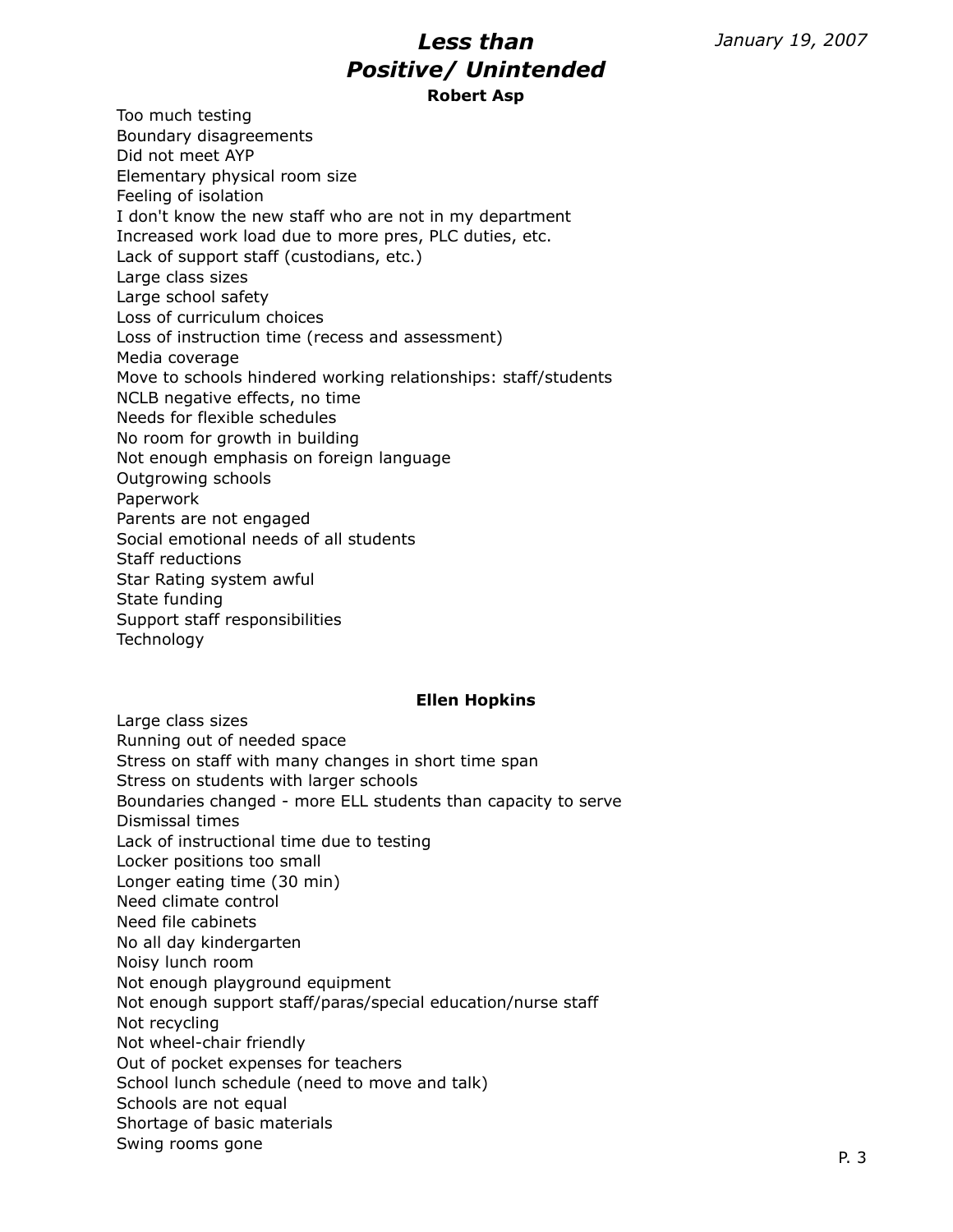Throwing away so many items during the move, why wasn't it auctioned or donated? Title funding decrease Too many meetings and committees Too much focus on assessments Too much testing Unfinished spaces Weekend use of school is uncontrolled

#### **SG Reinertsen**

Boundaries may need to change sooner as growth happened faster Building too big for staff camaraderie (too many lounges) Budget cuts (tech. aging computers) Full schools/building design/large class sizes Need assistant principal (discipline issues) No help for low students who don't qualify Not enough maintenance staff for upkeep Over 800 students is too much for one administrator Student behavior - lack of respect Traffic around schools

### **Adult Basic Education**

Crowded classrooms Crowded parking lots Funding freeze Lack of supplies Misrepresentation and misinformation (re: staff positions)

## **Early Childhood**

Admin overloaded Bigger case loads Families don't all have technology access Funding cuts at Social Services and other agencies Horizon staff too large Lack of space Need for more inclusive sites No social worker/nurse/mental health at Probstfield Overload of special education kids in Head Start and ECFE School boundary issues We're considered an off site, not a school building site

#### **Food Service**

Not having stricter visitor control - doors not locked and no training for emergencies. Having expensive TVs, etc., when the plumbing and heating - cooling don't work well. I feel that NCLB is a detriment to the teaching and well being of the children. I know it is a government mandate, but it hurts those that do well in school by not challenging them in their curriculum and tying the hand of all teachers. Lunchroom messes